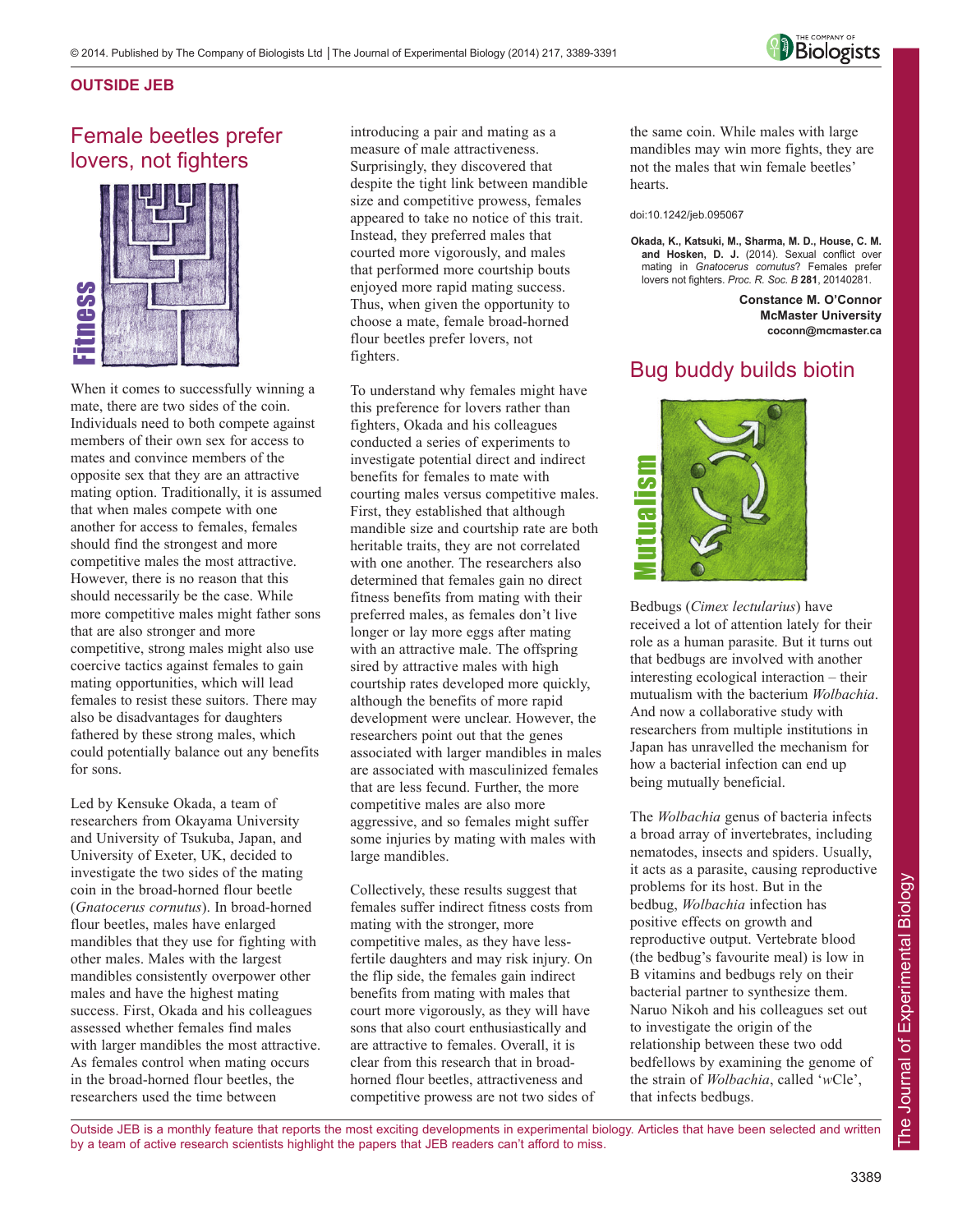OUTSIDE JEB The Journal of Experimental Biology (2014)

To test whether *w*Cle was necessary for synthesis of vitamin B7 (biotin) and the development of bedbugs, the researchers raised bedbug nymphs on a diet of rabbit blood that was either supplemented with antibiotics (to produce *w*Cle-free bedbugs) or unsupplemented (to produce bedbugs with a healthy population of *w*Cle). In addition, they supplemented the diets of some of the nymphs with vitamin B7. Investigating the impact of each diet on the bedbugs and their bacterial lodgers, the team found that bedbugs that had a healthy *w*Cle population had higher concentrations of vitamin B7 while bedbugs that had been cured of *w*Cle infection and raised on rabbit blood without vitamin B7 were much less likely to survive to adulthood.

After sequencing and assembling the *w*Cle genome, the researchers examined the genes responsible for synthesizing B vitamins. They found that while most *Wolbachia* species have genes that can synthesize B2, as well as some of the genes necessary to synthesize vitamins B6 and B9, *w*Cle can also synthesize vitamin B7. Also, the genes involved in vitamin B7 synthesis were extremely similar to those involved in the synthesis in other bacteria that live as endosymbionts. The researchers concluded that *w*Cle may have received the genes through lateral gene transfer from one of these other species while infecting the same animal.

Finally, they compared the genes of proteins involved in vitamin B7 synthesis in *w*Cle with those in a *Wolbachia* species that infects the bedbug's closely related sister species *Cimex japonicus*, the bat bug. They found that the two sets of genes were almost identical, suggesting that the biotin synthesis genes were transferred to a *Wolbachia* strain and that it then infected the common ancestor of the bedbug and bat bug.

Taken together, the authors think that the lateral transfer of vitamin B7 synthesis genes is the event that permitted *w*Cle and bedbugs to strike up their symbiotic relationship. Although understanding that *w*Cle makes bedbugs stronger might not be good news for humans worried about bedbugs sharing our homes, knowing how that relationship came about could

help us understand the ecology of symbiosis a little better.

doi:10.1242/jeb.095059

**Nikoh, N., Hosokawa, T., Moriyama, M., Oshima, K., Hattori, M. and Fukatsu, T.** (2014). Evolutionary origin of insect-*Wolbachia* nutritional mutualism. *Pro. Natl. Acad. Sci. USA* **111**, 10257-10262.

> **Katie Marshall University of British Columbia kmarshall@zoology.ubc.ca**

#### Serotonin keeps crayfish in the dark



There's nothing like a nail-biting FIFA World Cup to remind us what anxiety feels like. Properly defined, anxiety is a behavior brought on by stress that helps us cope with potentially threatening situations. Anxiety is controlled in our brains by the neurotransmitter serotonin, and differs from fear because it persists in the absence of the stressor and in a new context. While fear-like behaviour has been well documented across the animal kingdom, the more complex emotion – anxiety – has so far only been demonstrated in vertebrates. In fact, our understanding of the neurobiology behind anxiety is built almost exclusively on mammalian studies, but a recent *Science* publication from the joint efforts of Jean-Paul Delbecque and Daniel Cattaert at the Université de Bordeaux, France, offers new insight into the field using a relatively simple invertebrate, the crayfish. **Example 12**<br>There's nothing like a nail-biting<br>World Cup to remind us what any<br>feels like. Properly defined, anxie<br>behavior brought on by stress tha<br>us cope with potentially threateni<br>situations. Anxiety is controlled i<br>b

The team began their study by comparing how a stressful experience impacted crayfish behavior. First, they exposed some of the animals to 30 min of mild electric pulses and then placed individuals in a plus-shaped aquatic arena with two dark arms and two light arms. Video-recording each animal's movements during a 10 min test period, the team exploited the animals'

determine whether the stress had altered their behavior by measuring how long it took stressed and unstressed animals to pluck up the courage to enter a light arm.

Compared with unstressed animals, stressed crayfish took longer to enter and spent less time in light arms, suggesting they preferred to stay in their comfort zone – the dark. This behavioral shift meets the defining terms of anxiety in that it exists in the absence of the stressor and in a new context, and is thus the first demonstration of anxiety in a nonvertebrate species. Importantly, the team also measured serotonin levels in the brains of the crayfish and discovered that stressed crayfish had higher levels of serotonin in their brains compared with unstressed controls, suggesting that the neural control of anxiety in crayfish is similar to that of mammals. Then, to confirm this evolutionary conservation, the team injected unstressed crayfish with serotonin and monitored how the crayfish behaved in the test arena. They found that unstressed crayfish given a serotonin injection behaved similarly to the stressed crayfish and stayed mainly in the dark arms, confirming that serotonin controls anxiety-like behavior in crayfish as it does in you and me.

The take-home message of this study is that the neural pathways controlling complex behavioral responses to stress are anciently wired. This study paves the way for the use of invertebrate models in studies aimed at understanding the neurobiological mechanisms driving our emotions. It also raises concerns about the broader impact of water-borne pharmaceuticals (e.g. downstream of waste-water treatment plants) on the behavior and physiology of aquatic biota. However, there could be an up-side to this study: perhaps, one day soon, your vet could prescribe Valium for your pet hermit crab who just can't seem to muster-up the courage to seek out a bigger shell.

doi:10.1242/jeb.095075

**Fossat, P., Bacque-Cazenave, J., De Deurwaerdere, P., Delbecque, J.-P. and Cattaert, D.** (2014). Anxiety-like behavior in crayfish is controlled by serotonin. *Science* **344**, 1293-1297.

> **Sarah Alderman University of British Columbia salderman80@gmail.com**